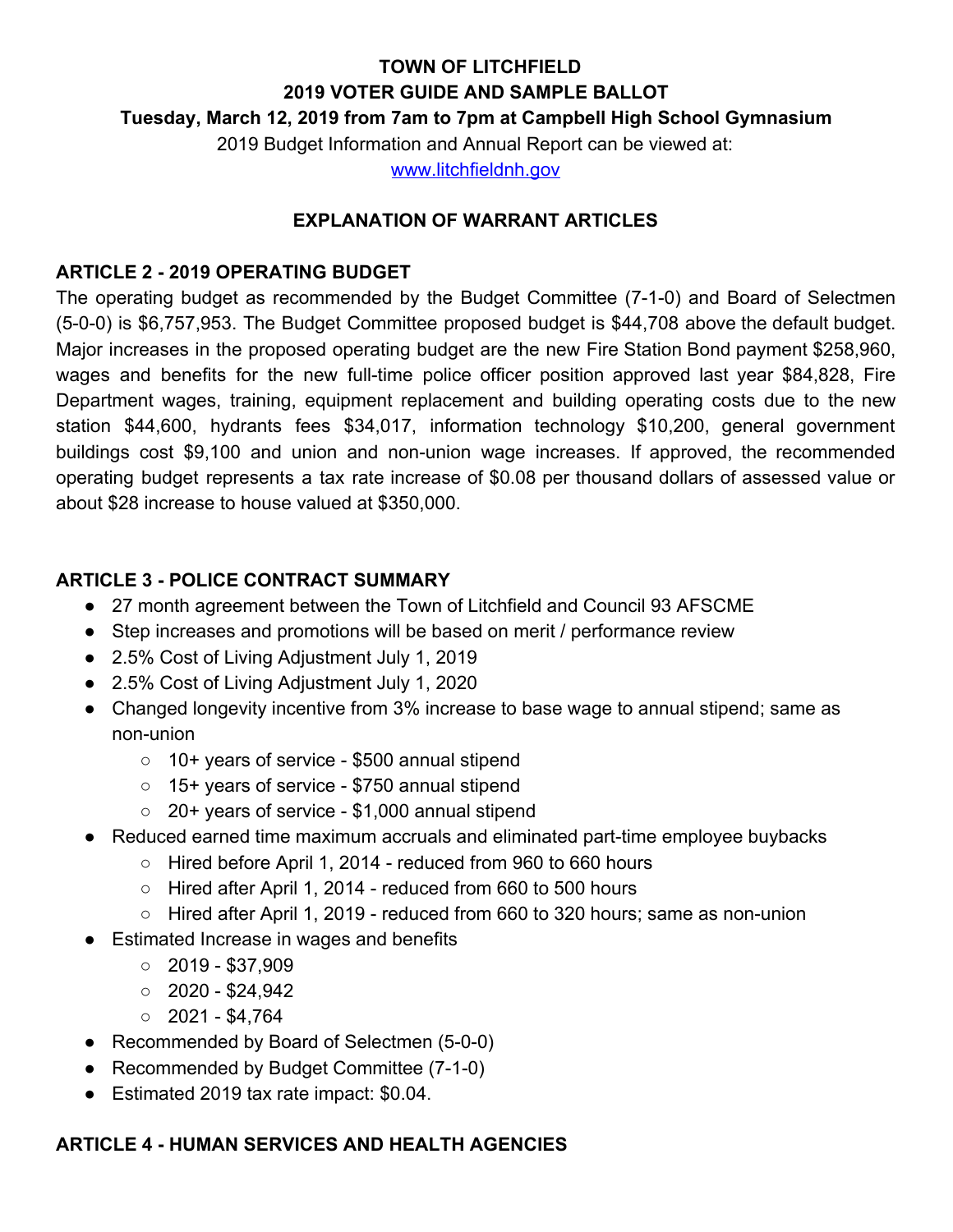This article proposes to create a different approach to support Human Services and Health Agencies that provide services to the Town of Litchfield by creating a review committee comprised of the Welfare Director, Health Officer and a Resident. Each year the Board of Selectmen receive multiple funding requests from various agencies. Over the past years, funding approved in the operating budget or by special warrant article. This approach will allow voters to determine an annual amount to be raised for this purpose. If funding is approved, the committee will recommend funding amounts to the Board of Selectmen based on community needs and demands. This article proposes to raise \$25,000 with an estimated tax rate impact of \$0.03. Recommended by Board of Selectmen (5-0-0) and Budget Committee (6-2-0)

# **ARTICLE 5 - TOWN EARNED TIME ACCRUAL EXPENDABLE TRUST FUND**

The town's earned time accrual expendable trust fund was established in 2014 to cover costs of unused earned time for town union and non-union employees upon voluntary or involuntary separation from employment, retirement or annual "buybacks" in accordance with the current Collective Bargaining Agreement and Personnel Policy. The current balance of the fund is about \$57,000 and annual costs range from \$40k to \$60K per year. Currently, there are eight (8) employees eligible to retire which could cost approximately \$100,000. The total unfunded town liability as of December 31, 2018 is approximately \$275,000. This article will raise and appropriate \$50,000 from the town's unassigned fund balance. Estimated 2019 tax rate impact is \$0.00 and is recommended by Board of Selectmen (5-0-0) and Budget Committee (7-1-0).

# **ARTICLE 6 - TECHNOLOGY & COMMUNICATION EXPENDABLE TRUST FUND**

This article seeks to establish a Technology and Communication Expendable Trust Fund per RSA 31:19-a, for the purchase and repair of technology and communication equipment and software. The fund will allow the town to maintain communication equipment, software and hardware for day-to-day operations and safety purposes. This fund will be used for planned updates and emergency replacements. It is also intended to provide potential funding source for fire, police and highway radio communication equipment, financial software and other related technology, software and communication needs. If approved, \$50,000 will be raised and appropriated from the unassigned fund balance and the Board of Selectmen will be appointed as agents to expend. The estimated tax rate impact \$0.00 and is recommended by Board of Selectmen (5-0-0) and Budget Committee (8-0-0).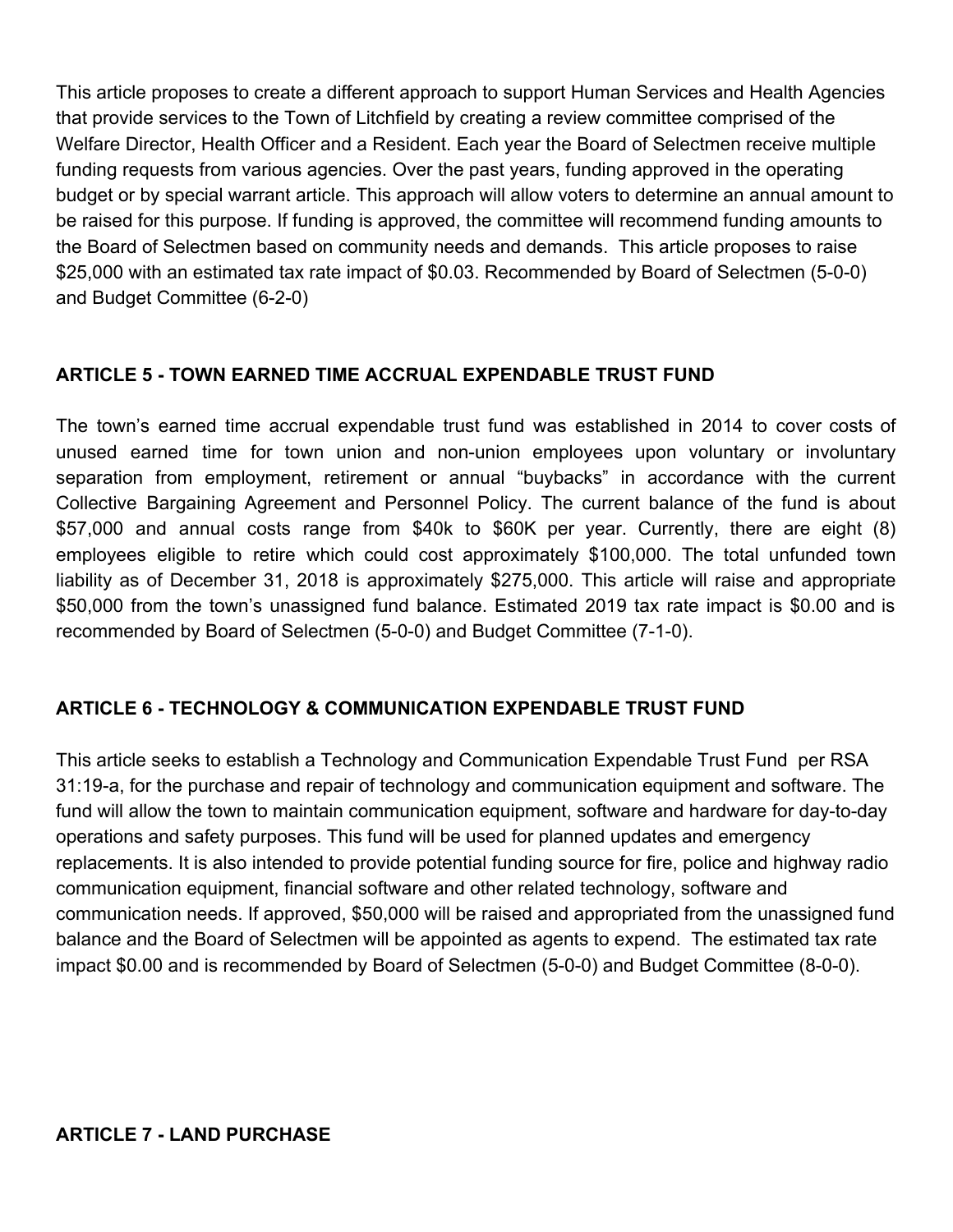The Board of Selectmen negotiated the purchase of 2.52 acres of land on Hillcrest Road (Map 15, Lot 30) for \$90,000. The land abuts the Transfer / Recycling Facility and Highway Garage property. The primary purpose of this land acquisition is to make ingress and egress safety improvements at the intersection of Recycling Way and Hillcrest Road. Currently, residents, police cruisers, plow trucks, fire trucks and commercial trucks enter and exit the facility with limited sight distance of oncoming traffic. The intersection could be made safer with removal of trees, brush and a portion of the earth embankment on Hillcrest Road. The 2.52 acres could also be used for future expansion of operational needs of the Transfer / Recycling Facility and/or Highway Garage. Estimated 2019 tax rate impact is \$0.00. This article is recommended by Board of Selectmen (5-0-0) and Budget Committee (8-0-0)

# $16 - 87$  $15 - 51$  $15 - 27$  $15-47$ rmnarissi Rí 15-30 15-52 15-58 15-54 15-26

## **MAP 15, LOT 30 HILLCREST ROAD**

**ARTICLE 8 - TOWN FLAG**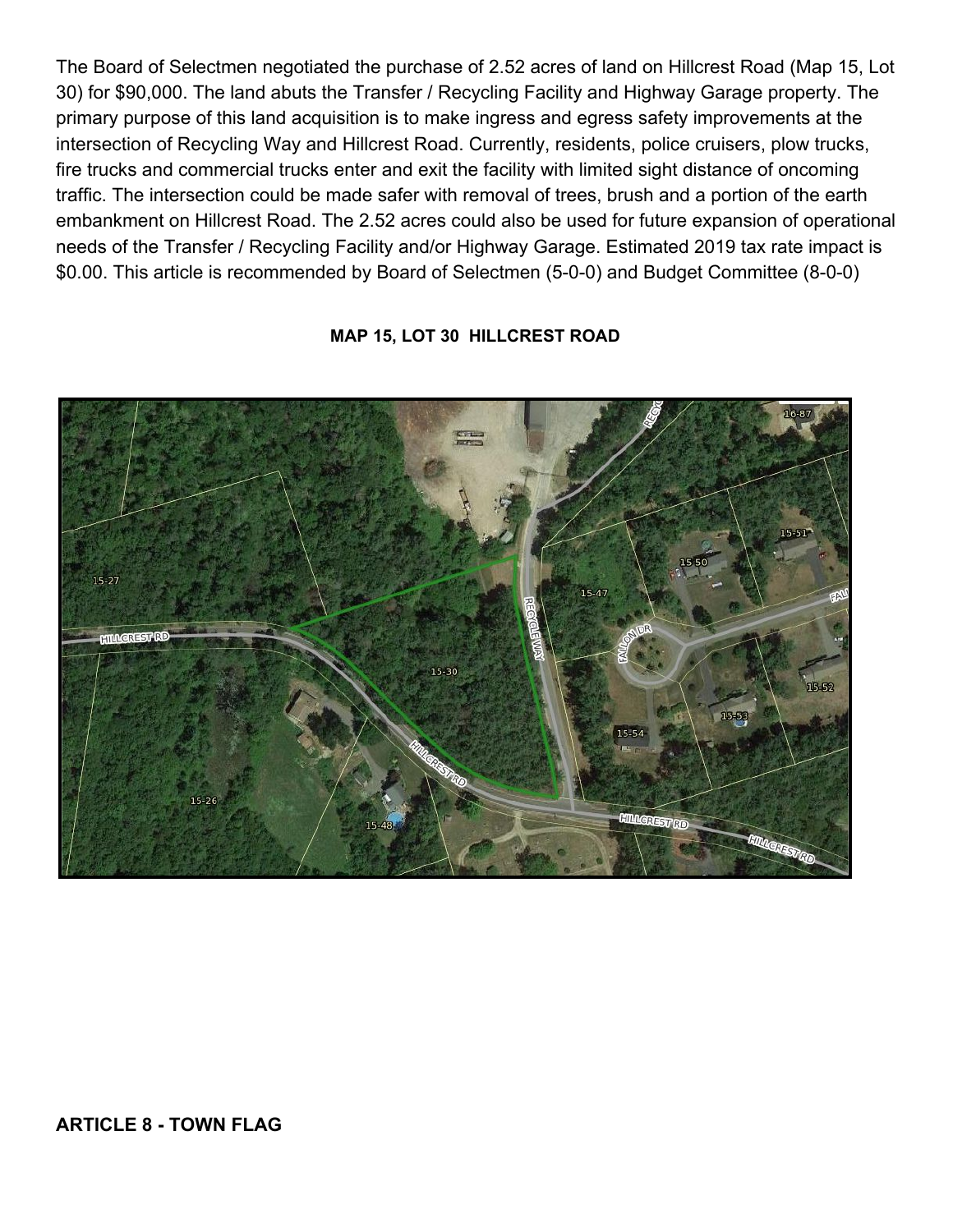This article is recommended by Board of Selectmen (5-0-0). The Town of Litchfield does not have an official "Town Flag". New Hampshire does not have laws specifying how towns adopt flags. This article would grant authority to the Board of Selectmen to adopt a town flag after conducting two (2) public hearings. The idea of a town flag for Litchfield was first presented to the Board of Selectmen on June 25, 2018 by Matthew Lepore. Mr. Lepore conducted significant research and solicited community input through social media, Litchfield Historical Society and Litchfield Heritage Commission. The conceptual flag design colors are a blend of blue, white and green with the inclusion of the town seal (see conceptual design below).

**Blue represents: History, Merrimack river and knowledge** White represents: Town meeting government transparency and optimism Green represents: Agriculture, community, altruism/service



## **ARTICLE 9 - KENO**

Operation of Keno games within the town requires majority approval by Litchfield voters. Keno is a rapid draw numbers game operated by the NH Lottery Commission. Numbers are drawn every 5 minutes from 11am to 1am seven days per week. Keno can only be operated in facilities that have a valid state liquor license. Revenues help fund full-day kindergarten throughout the State of New Hampshire. Hidden Creek Country Club, Lobster Boat, Mel's Diner, Passaconaway Country Club and Romano's Pizza are all eligible to operate Keno games in the Town of Litchfield. This article is recommended by the Board of Selectmen (5-0-0).

## **ARTICLE 10 - BY PETITION**

This petition article seeks to implement one of the recommendations of the October 2018 Municipal Resources Inc. Department of Public Works Feasibility Study. The study recommended creating a Department of Public Works to address staffing and equipment needs for the Litchfield Highway Department, Solid Waste and Recycling Department and town buildings and facilities by implementing organizational changes, purchasing new equipment and addressing staffing needs. This petition article does not raise and appropriate funding and is advisory to the Board of Selectmen. It is recommended by the Board of Selectmen (5-0-0). **ARTICLE 11 - BY PETITION**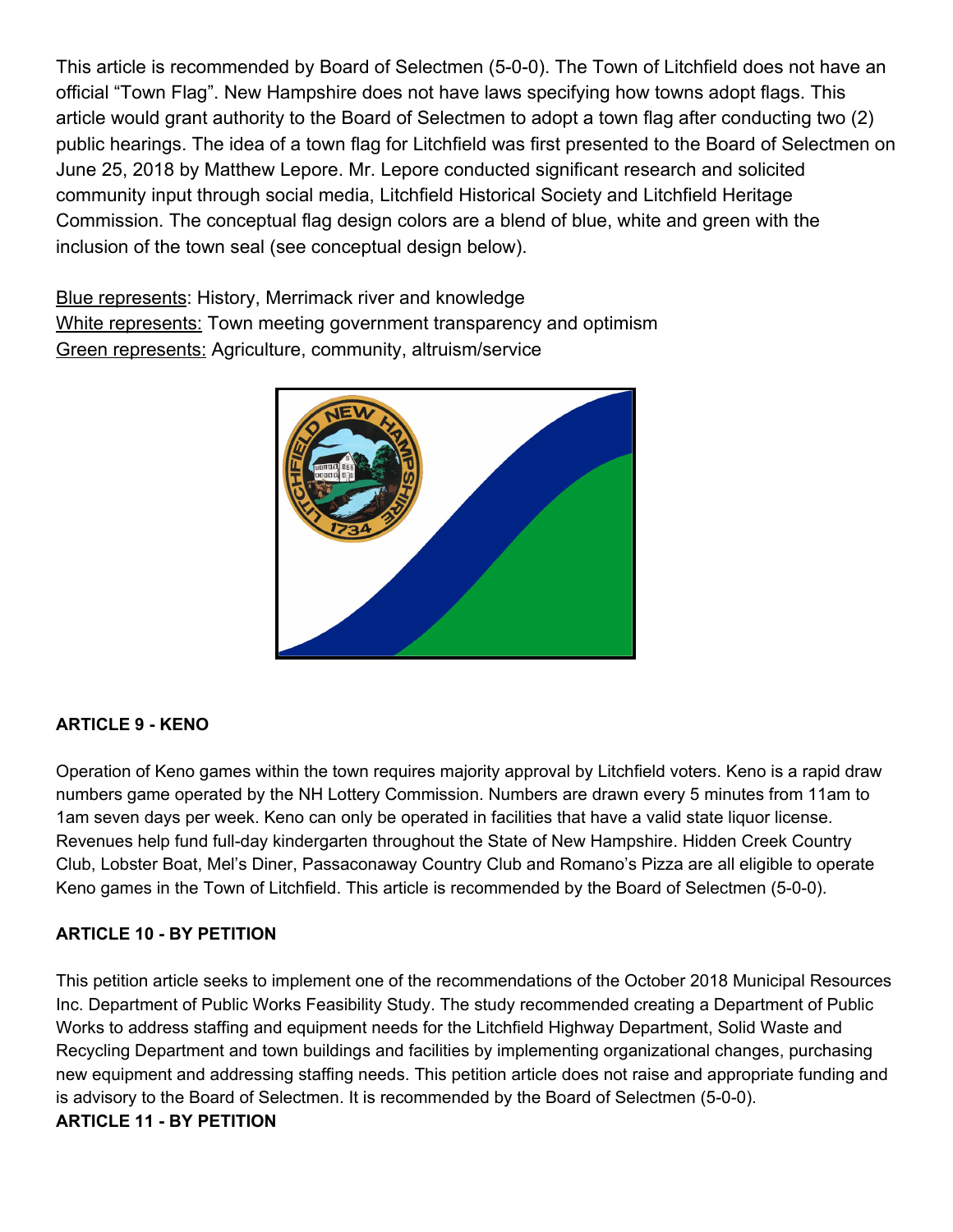This petition article asks voters if they will continue to support the Code Enforcement Officer, Health Inspector and Zoning Administrator as appointed positions within the Fire Department, or as determined by the Board of Selectmen. The position was recently restructured by the Board of Selectmen and assigned to the Fire Department as a non-department head position. This petition article is advisory to the Board of Selectmen and is not binding. It is recommended by the Board of Selectmen (4-0-0)

# **ARTICLE 12 - BY PETITION**

This petition article would discontinue the appointed office of Highway Agent and authorize the town to elect the Highway Agent. The current Highway Agent would continue to hold office until the 2020 Annual Town Meeting election, at which time, the town will elect a Highway Agent. If adopted, the authority of the town to elect the Highway Agent shall continue in effect until changed by a majority vote at an annual or special meeting. The Highway Agent position was changed from elected to appointed in 2014. This article, if approved is binding and is not recommended by the Board of Selectmen (5-0-0).

## **ARTICLE 13 - BY PETITION**

This petition article seeks to reverse the appointed office of part-time Fire Chief to an elected position. If approved, the vote would be binding and the current Fire Chief would hold office until the 2020 Annual Town Meeting election, at which time, the town would elect a part-time Fire Chief. If adopted, the authority of the town to elect the Fire Chief would continue in effect until changed by a majority vote at an annual or special meeting. The Fire Chief position was changed from elected to appointed by citizens petition in 2011. This article is not recommended by the Board of Selectmen (5-0-0).

#### **ARTICLE 14 - BY PETITION**

This petition article asks voters if they will continue to support the Town Administrator position as approved in 2010. This petition article is advisory to the Board of Selectmen and is not binding. This article is recommended by the Board of Selectmen (4-0-0)

## **QUESTION[S](http://www.litchfieldnh.gov/)**

For further information please contact Troy Brown, Town Administrator by email: thrown@Litchfieldnh.gov or by phone: 603-424-4046 ext 1250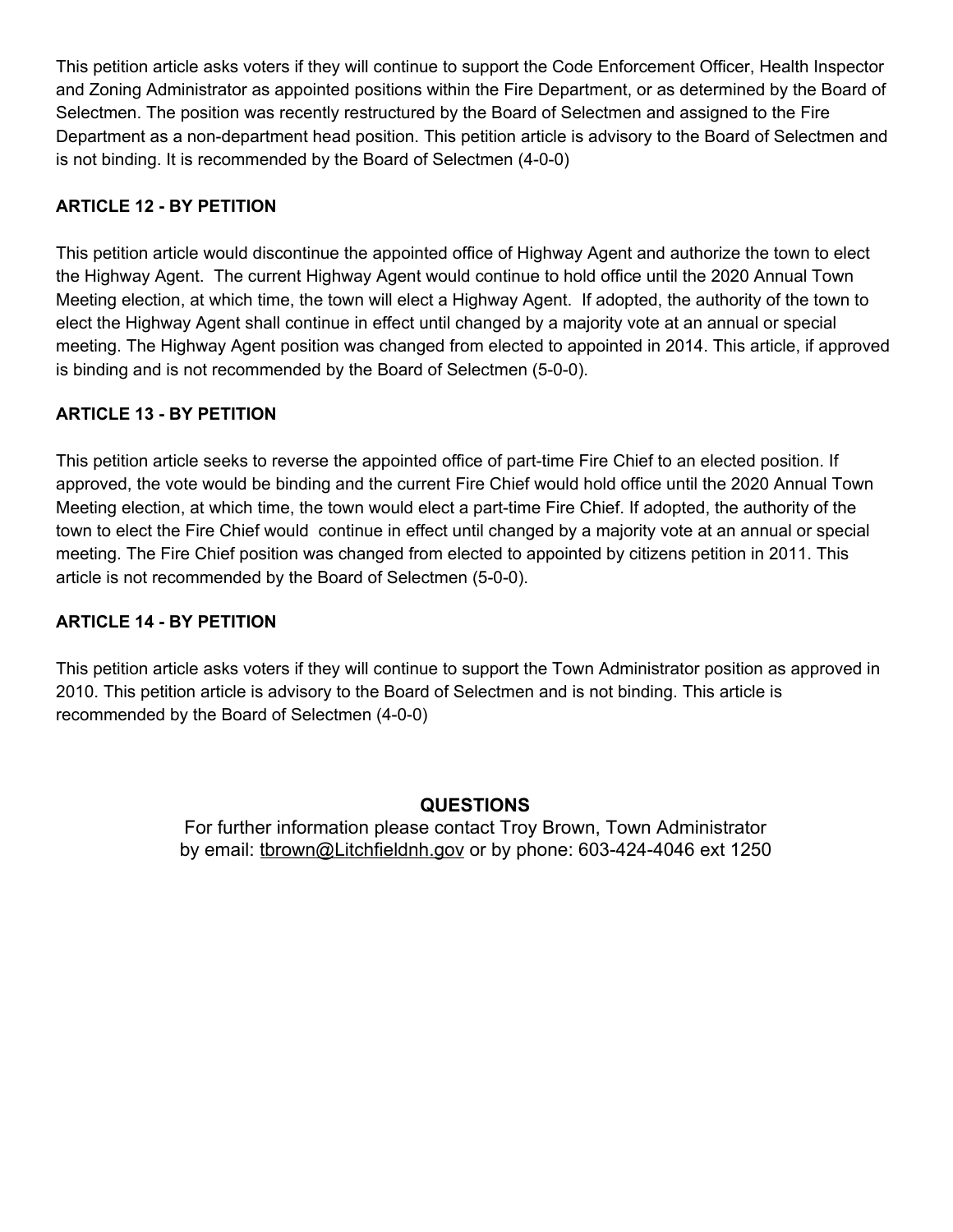|                                                                                                                                                                                                                                                                                                                                                                                | <b>ABSENTEE</b><br><b>OFFICIAL BALLOT</b><br><b>ANNUAL TOWN ELECTION</b><br><b>LITCHFIELD, NEW HAMPSHIRE</b><br><b>MARCH 12, 2019</b>                                                                                                                                                                                                                                                                                                                                                                                                                                                                                                                                                                                               | BALLOT 1 OF 2<br>James L. Boirod<br><b>TOWN CLERK</b>                                                                                                          |
|--------------------------------------------------------------------------------------------------------------------------------------------------------------------------------------------------------------------------------------------------------------------------------------------------------------------------------------------------------------------------------|-------------------------------------------------------------------------------------------------------------------------------------------------------------------------------------------------------------------------------------------------------------------------------------------------------------------------------------------------------------------------------------------------------------------------------------------------------------------------------------------------------------------------------------------------------------------------------------------------------------------------------------------------------------------------------------------------------------------------------------|----------------------------------------------------------------------------------------------------------------------------------------------------------------|
|                                                                                                                                                                                                                                                                                                                                                                                | <b>INSTRUCTIONS TO VOTERS</b><br>A. TO VOTE, completely fill in the OVAL to the RIGHT of your choice(s) like this:<br>B. Follow directions as to the number of candidates to be marked for each office.<br>C. To vote for a person whose name is not printed on the ballot, write the candidate's name on<br>the line provided and completely fill in the OVAL.                                                                                                                                                                                                                                                                                                                                                                     |                                                                                                                                                                |
| <b>SELECTMEN</b><br>Vote for not<br>Three Year Term<br>more than TWO<br>F. ROBERT LEARY, SR.<br><b>KEVIN A. LYNCH</b><br><b>ANDREW SANTOM</b><br><b>JOHN R. BRUNELLE</b><br><b>KERI B. DOUGLAS</b><br>(Write-in)<br>(Write-in)<br><b>BUDGET COMMITTEE</b><br>Vote for not<br>Three Year Term<br>more than TWO<br><b>ANDREW CUTTER</b><br><b>WILLIAM G. HAYES</b><br>(Write-in) | <b>BUDGET COMMITTEE</b><br>Vote for not<br>One Year Term<br>more than ONE<br><b>JENNIFER BOURQUE</b><br>(Write-in)<br><b>CEMETERY TRUSTEE</b><br>Vote for not<br>Three Year Term<br>more than ONE<br><b>WARREN W. ADAMS</b><br>(Write-in)<br><b>TRUSTEE TO</b><br><b>TRUST FUNDS</b><br>Vote for not<br>more than ONE<br><b>Three Year Term</b><br><b>MIKE FALZONE</b><br>(Write-in)                                                                                                                                                                                                                                                                                                                                                | <b>LIBRARY TRUSTEE</b><br>Vote for not<br>Three Year Term<br>more than TWO<br><b>ELIZABETH VAUGHAN</b><br><b>CÉCILE BONVOULOIR</b><br>(Write-in)<br>(Write-in) |
| (Write-in)<br><b>ARTICLE 2 - 2019 OPERATING BUDGET</b><br>budget only. Estimated 2019 tax rate impact: \$0.08.<br>Recommended by Board of Selectmen (5-0-0)<br>Recommended by Budget Committee (7-1-0)                                                                                                                                                                         | <b>ARTICLES</b><br>To see if the Town will vote to raise and appropriate as an operating budget, not including appropriation by<br>special warrant articles and other appropriations voted separately, the amounts set forth in the budget posted with<br>the warrant or as amended by the vote of the first session, for the purposes set forth therein, totaling \$6,757,953.<br>Should this article be defeated, the default budget shall be \$6,713,245 which is the same as last year with<br>certain adjustments required by previous action of the Town of Litchfield or by Law; or the governing body may<br>hold one special meeting, in accordance with RSA 40:13, X and XVI, to take up the issue of a revised operating | <b>YES</b><br><b>NO</b>                                                                                                                                        |
| <b>ARTICLE 3 - POLICE CONTRACT</b><br>\$0.04.<br>2019 - \$37,909<br>2020 - \$24,942<br>2021 - \$4,764<br>Recommended by Board of Selectmen (5-0-0)<br>Recommended by Budget Committee (7-1-0)                                                                                                                                                                                  | To see if the Town will vote to approve the cost items for wage and related costs that have been included in the<br>collective bargaining agreement reached between the Town of Litchfield and Council 93 of the American<br>Federation of State, County and Municipal Employees which provides for the following increases in wages and<br>benefits at the current staffing level and further to raise and appropriate the sum of \$37,909 for the current fiscal<br>year, such sum representing the additional costs attributable to the increase in salaries and benefits required by<br>the new agreement over those that would be paid at current staffing levels. Estimated 2019 tax rate impact:                             | YES $\bigcirc$<br>NO.                                                                                                                                          |
|                                                                                                                                                                                                                                                                                                                                                                                | TURN BALLOT OVER AND CONTINUE VOTING                                                                                                                                                                                                                                                                                                                                                                                                                                                                                                                                                                                                                                                                                                |                                                                                                                                                                |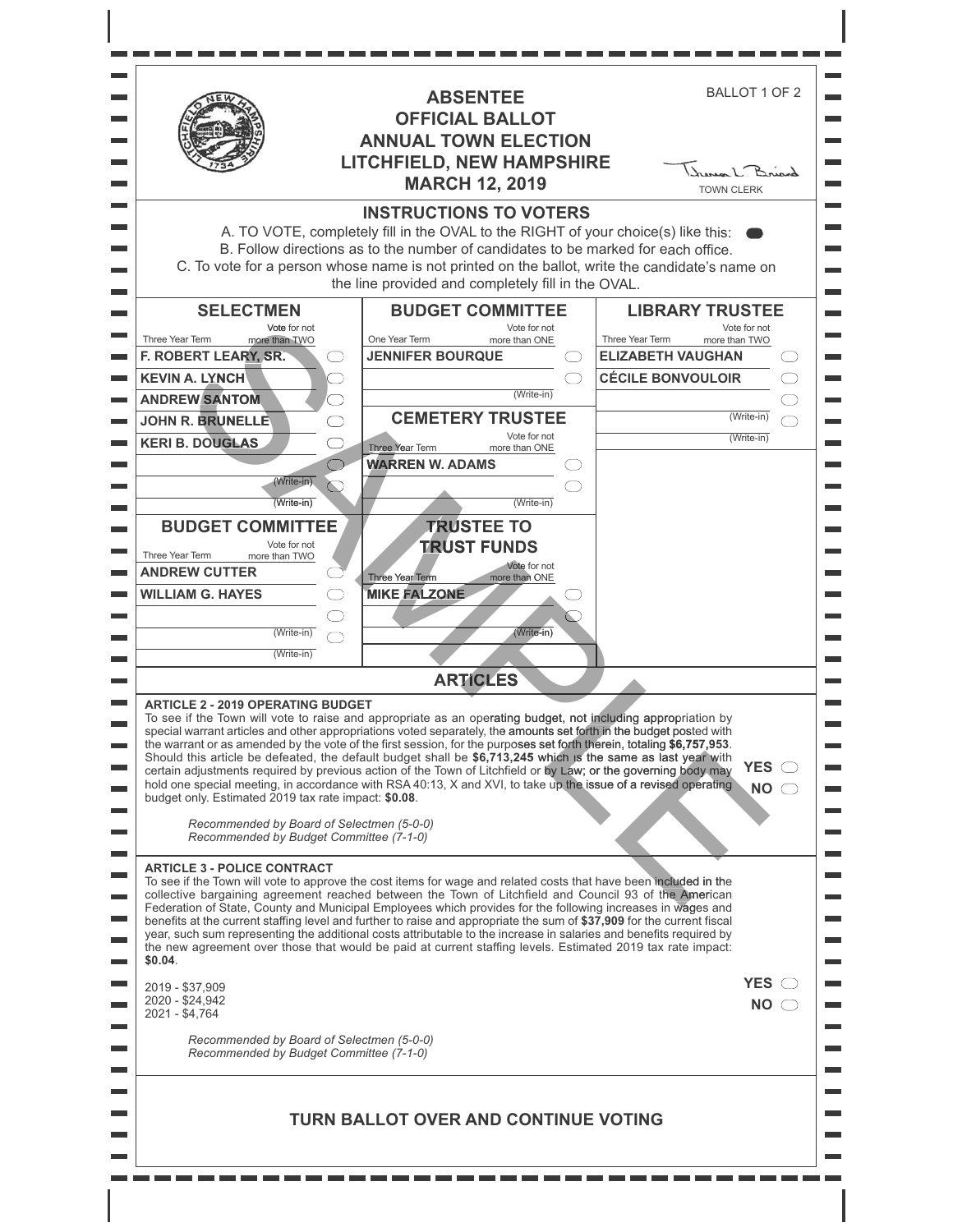| <b>ARTICLES CONTINUED</b>                                                                                                                                                                                                                                                                                                                                                                                                                                                                                                                                                                                                                                             |                                    |
|-----------------------------------------------------------------------------------------------------------------------------------------------------------------------------------------------------------------------------------------------------------------------------------------------------------------------------------------------------------------------------------------------------------------------------------------------------------------------------------------------------------------------------------------------------------------------------------------------------------------------------------------------------------------------|------------------------------------|
| <b>ARTICLE 4 - HUMAN SERVICES AND HEALTH AGENCIES</b><br>To see if the Town will vote to raise and appropriate the sum of \$25,000 to support Human Services and Health<br>Agencies that provide services to the Town of Litchfield. If approved, a committee consisting of the Welfare<br>Director, Health Officer and one Resident will review funding requests and submit recommended funding amounts<br>to the Board of Selectmen for approval. Estimated 2019 tax rate impact: \$0.03.                                                                                                                                                                           | YES $\bigcirc$<br>NO <sub>o</sub>  |
| Recommended by Board of Selectmen (5-0-0)<br>Recommended by Budget Committee (6-2-0)                                                                                                                                                                                                                                                                                                                                                                                                                                                                                                                                                                                  |                                    |
| <b>ARTICLE 5 - TOWN EARNED TIME ACCRUAL EXPENDABLE TRUST FUND</b><br>To see if the Town will vote to raise and appropriate the sum of \$50,000 to be placed in the Earned Time Accrual<br>Expendable Trust Fund as previously established. This sum to come from the unassigned fund balance and no<br>amount to be raised from taxation. Estimated 2019 tax rate impact: \$0.00.<br>Recommended by Board of Selectmen (5-0-0<br>Recommended by Budget Committee (7-1-0)                                                                                                                                                                                              | YES $\bigcirc$<br>NO <sub>2</sub>  |
| <b>ARTICLE 6 - TECHNOLOGY &amp; COMMUNICATION EXPENDABLE TRUST FUND</b><br>To see if the Town will vote to establish a Technology and Communication Expendable Trust Fund per RSA<br>31:19-a, for the purchase and repair of technology and communication equipment and software and to raise and<br>appropriate the sum of \$50,000 to be placed in the fund; further to name the selectmen as agents to expend from YES<br>the fund. This sum to come from the unassigned fund balance and no amount to be raised from taxation.<br>Estimated 2019 tax rate impact: \$0.00.<br>Recommended by Board of Selectmen (5-0-0)<br>Recommended by Budget Committee (8-0-0) | $\overline{\mathsf{NO}}$ $\subset$ |
| <b>ARTICLE 7 - LAND PURCHASE</b><br>To see if the Town will vote to raise and appropriate the sum of \$90,000 to purchase a parcel of land in the Town<br>of Litchfield described as Map 15 Lot 30 on Hillcrest Road for the purpose of making ingress and egress safety<br>improvements to the Transfer / Recycling Facility and Highway Garage and provide for future expansion of YES $\subset$<br>operational needs. This sum to come from the unassigned fund balance and no amount to be raised from<br>taxation. Estimated 2019 tax rate impact: \$0.00.<br>Recommended by Board of Selectmen (5-0-0)<br>Recommended by Budget Committee (8-0-0)               | $NO \subset$                       |
| <b>ARTICLE 8 - TOWN FLAG</b><br>To see if the Town will vote to authorize the Board of Selectmen, upon conducting at least two (2) public<br>hearings, to adopt the Official Town Flag.<br>Recommended by Board of Selectmen (5-0-0)                                                                                                                                                                                                                                                                                                                                                                                                                                  | YES $\bigcirc$<br>$NO \subset$     |
| <b>ARTICLE 9 - KENO</b>                                                                                                                                                                                                                                                                                                                                                                                                                                                                                                                                                                                                                                               |                                    |
| To see if the Town will vote to allow the operation of Keno within the town pursuant to the provisions of NH RSA<br>284:41 through 51, upon conducting at least two (2) public hearings?                                                                                                                                                                                                                                                                                                                                                                                                                                                                              | <b>YES</b><br>$NO \bigcirc$        |
| Recommended by Board of Selectmen (5-0-0)                                                                                                                                                                                                                                                                                                                                                                                                                                                                                                                                                                                                                             |                                    |
| <b>ARTICLE 10 - BY PETITION</b><br>This petition article seeks to implement one of the recommendations from the 2018 Municipal Resources Inc.<br>(MRI) report. The study recommended more man-hours for the Litchfield Highway Department. Currently the<br>department does not have the proper staffing to provide appropriate safety standards on the job.<br>Recommended by Board of Selectmen (5-0-0)                                                                                                                                                                                                                                                             | <b>YES</b><br>( )<br><b>NO</b>     |
| <b>ARTICLE 11 - BY PETITION</b><br>To see if the Town will vote to continue the Code Enforcement Officer, Health Inspector and Zoning<br>Administrator as appointed positions within the Fire Department, or as determined by the Board of Selectmen.                                                                                                                                                                                                                                                                                                                                                                                                                 | YES $\bigcirc$                     |
| Recommended by Board of Selectmen (4-0-0)                                                                                                                                                                                                                                                                                                                                                                                                                                                                                                                                                                                                                             | $NO \subset$                       |
| <b>ARTICLE 12 - BY PETITION</b><br>To see if the Town will vote to discontinue the appointed office of Highway Agent and to authorize the Town to<br>elect the Highway Agent. The current Highway Agent shall continue to hold the office until the 2020 Annual Town<br>Meeting election, at which time, the Town will elect a Highway Agent. If adopted, the authority of the Town to elect<br>the Highway Agent shall continue in effect until changed by a majority vote at an annual or special meeting.                                                                                                                                                          | YES $\bigcirc$<br>$NO \n\bigcirc$  |
| Not Recommended by Board of Selectmen (5-0-0)                                                                                                                                                                                                                                                                                                                                                                                                                                                                                                                                                                                                                         |                                    |
| <b>GO TO NEXT BALLOT AND CONTINUE VOTING</b>                                                                                                                                                                                                                                                                                                                                                                                                                                                                                                                                                                                                                          |                                    |

- - - -